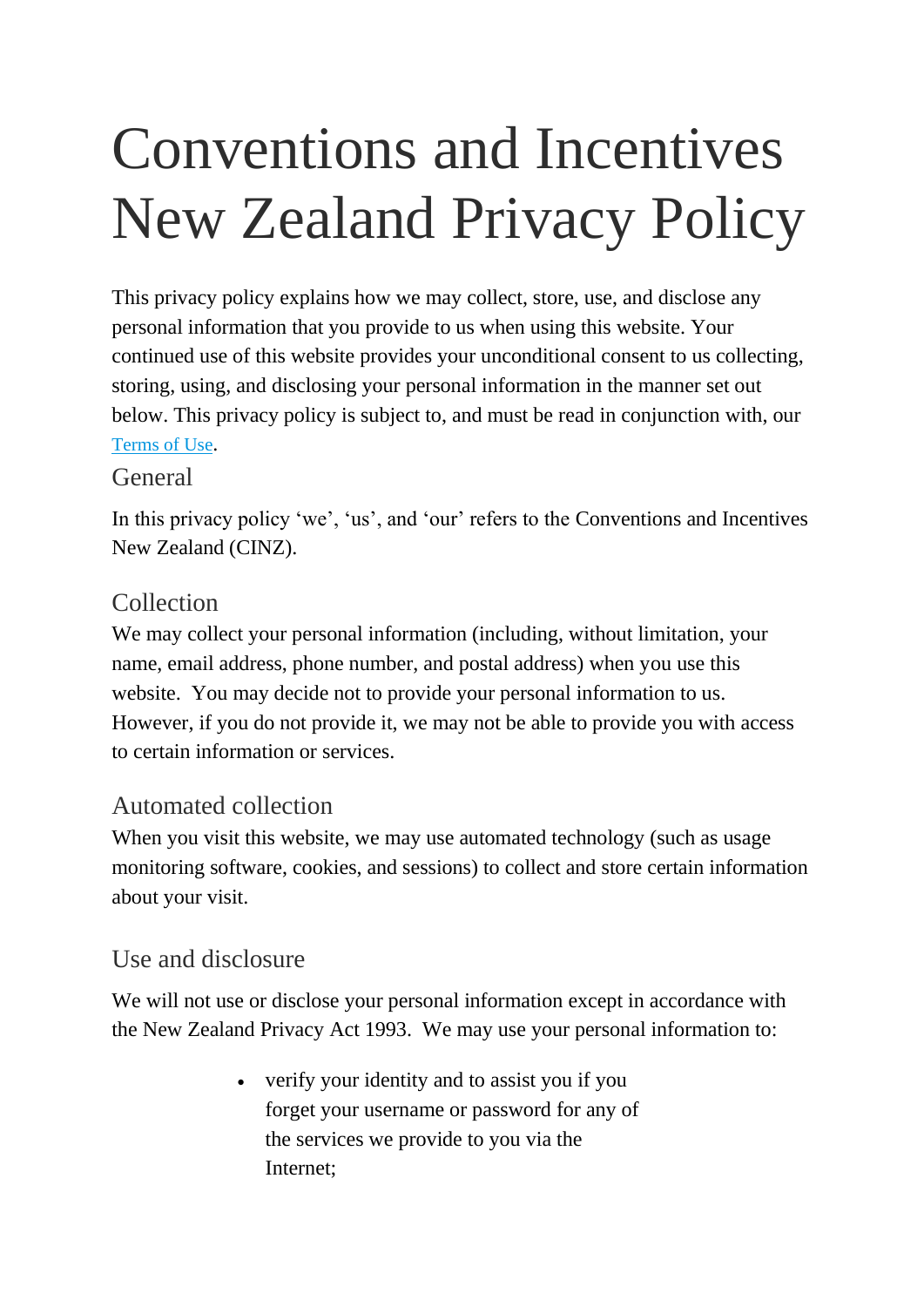- communicate with you;
- analyse usage of this website;
- provide you with further information, news, and promotional material; and
- improve the content of this website and to customise this website to your preferences.

We will not sell, rent, or lease your personal information to third parties. Your personal information will be made available internally for the above purposes and we may also disclose your personal information to third parties, who have agreed to treat your personal information in accordance with this privacy policy, for similar purposes. By providing us with your personal information, you consent to our using and disclosing your personal information in the manner set out above.

We will only use or disclose personal information that you have provided to us, or which we have obtained about you

for the above-mentioned purposes;

- if you have authorised us to do so;
- if we have given you notification of the intended use or disclosure and you have not objected to that use or disclosure;
- if we believe that the use or disclosure is reasonably necessary to assist a law enforcement agency or an agency responsible for national security in the performance of their functions;
- if we believe that the use or disclosure is reasonably necessary to enforce any legal rights we may have, or is reasonably necessary to protect the rights, property and safety of us, our customers, or others; or
- if we are authorised, required or permitted by law to disclose the information.

Storage and security